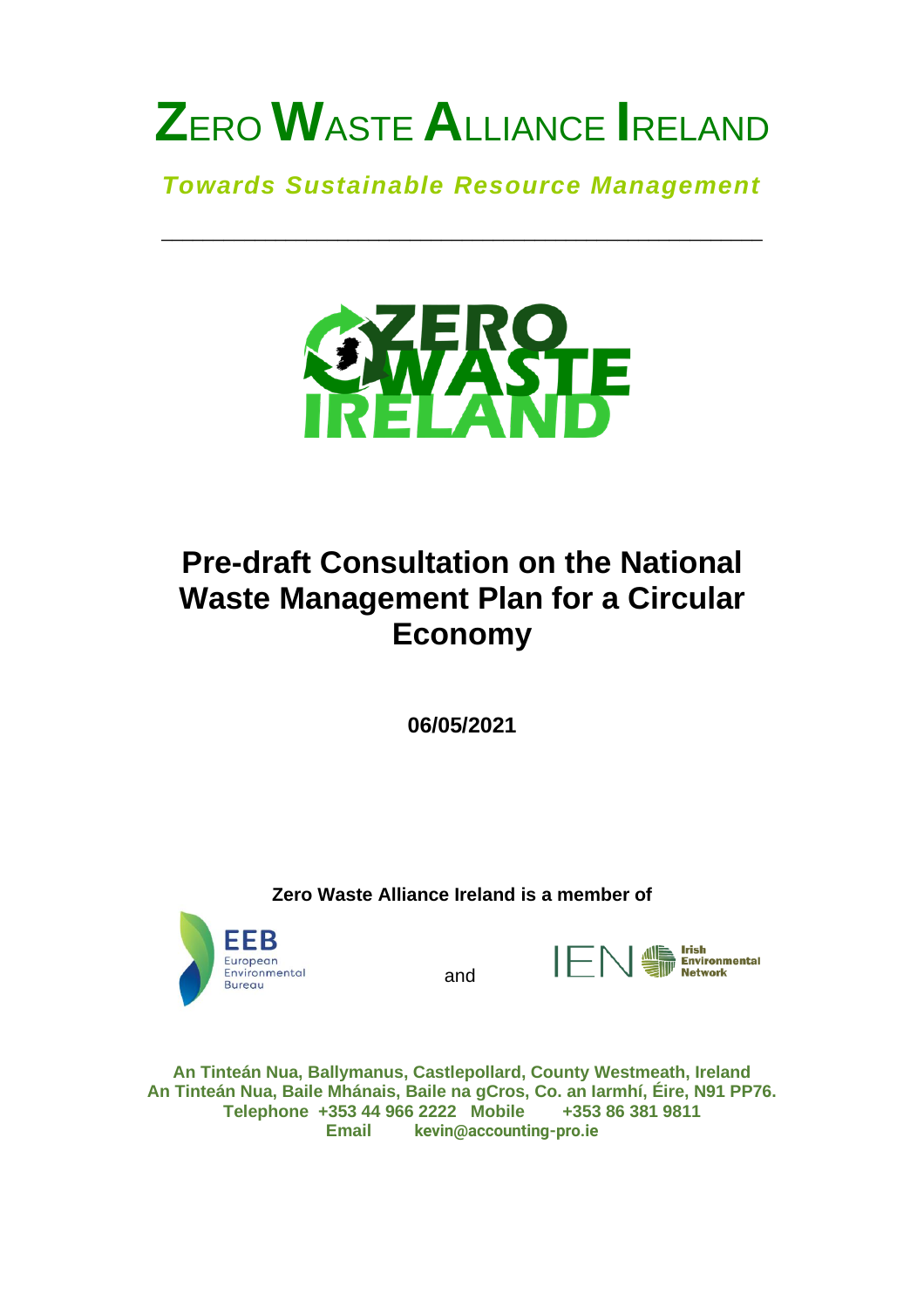# **Z**ERO **W**ASTE **A**LLIANCE **I**RELAND

*Towards Sustainable Resource Management*

\_\_\_\_\_\_\_\_\_\_\_\_\_\_\_\_\_\_\_\_\_\_\_\_\_\_\_\_\_\_\_\_\_\_\_\_\_\_\_\_\_\_\_\_\_\_\_\_\_\_\_

# **Pre-draft Consultation on the National Waste Management Plan for a Circular Economy**

# **1. INTRODUCTION**

There is an appetite to develop Ireland into a circular and waste free economy. The following document builds on the success of the plastic bag and land fill levies and suggests some circular economy waste management initiatives.

# **2. ZERO WASTE ALLIANCE IRELAND (ZWAI)**

At this point we consider that it is appropriate to mention the background to our submission, especially the policy and strategy of ZWAI.

## **2.1 Origin and Early Activities of ZWAI**

Zero Waste Alliance Ireland (ZWAI), established in 1999, is a Non-Government Environmental Organisation (eNGO). ZWAI has prepared and submitted to the Irish Government and to State Agencies many policy documents on waste management, and continues to lobby Government on the issue of using resources more sustainably, and on the implementation of the Circular Economy.

Our principal objectives are:

- i) sharing information, ideas and contacts,
- ii) finding and recommending environmentally sustainable and practical solutions for domestic, municipal, industrial and agricultural waste management in Ireland;
- iii) lobbying Government and local authorities to implement environmentally sustainable waste management practices, including clean production, elimination of toxic substances from products, re-use, recycling,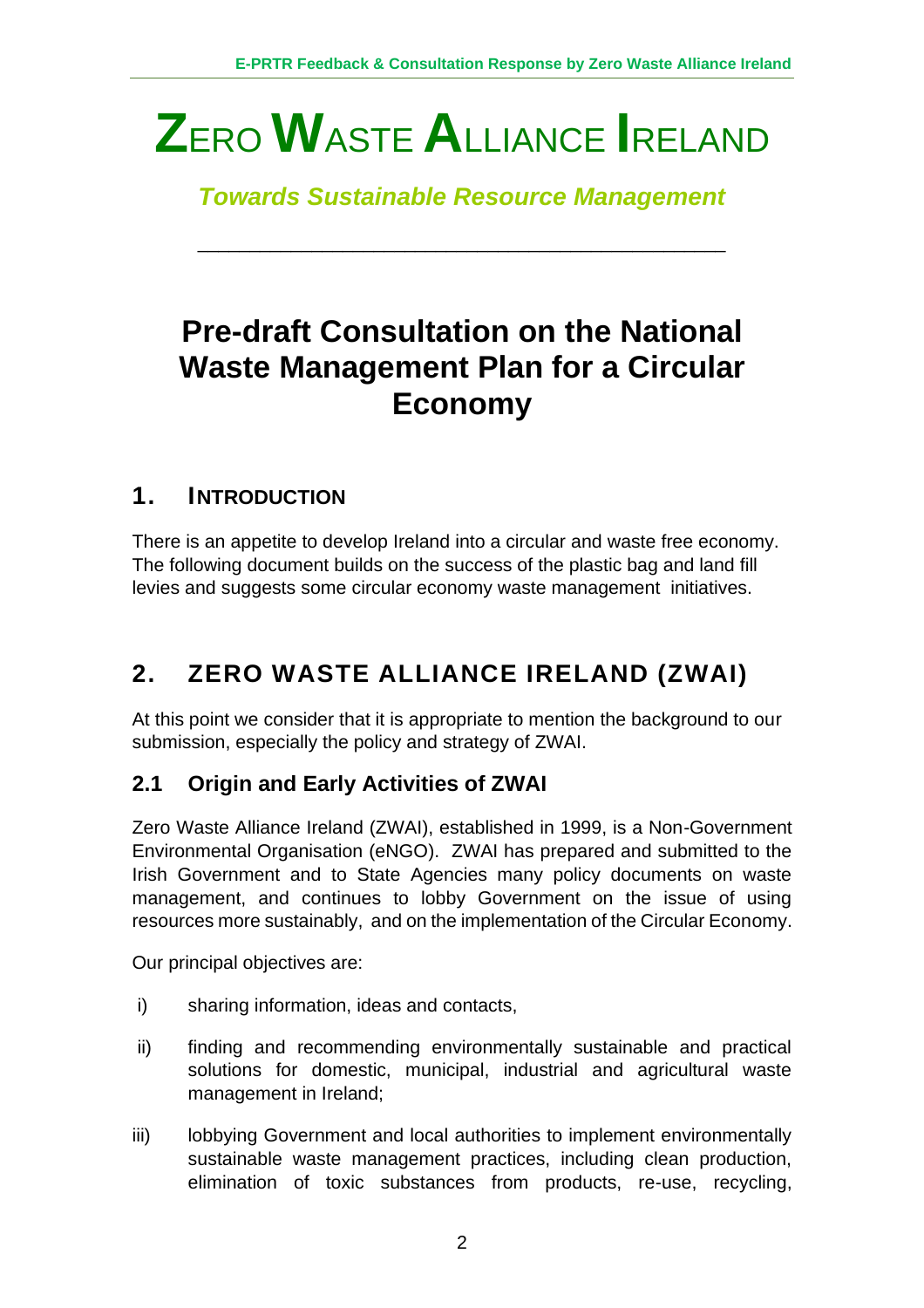segregation of discarded materials at source, and other beneficial practices;

- iv) lobbying Government to follow the best international practice and EU recommendations by introducing fiscal and economic measures designed to penalise the manufacturers of products which cannot be re-used, recycled or composted at the end of their useful lives, and to financially support companies making products which can be re-used, recycled or are made from recycled materials;
- v) raising public awareness about the long-term damaging human and animal health and economic consequences of landfilling and of the destruction of potentially recyclable or re-usable materials by incineration; and,
- vi) maintaining contact and exchanging information with similar national networks in other countries, and with international zero waste organisations.

## **2.2 Our Basic Principles**

Human communities must behave like natural ones, living comfortably within the natural flow of energy from the sun and plants, producing no wastes which cannot be recycled back into the earth's systems, and guided by new economic values which are in harmony with personal and ecological values.

In nature, the waste products of every living organism serve as raw materials to be transformed by other living creatures, or benefit the planet in other ways. Instead of organising systems that efficiently dispose of or recycle our waste, we need to design systems of production that have little or no waste to begin with.

There are no technical barriers to achieving a "zero waste society", only our habits, our greed as a society, and the current economic structures and policies which have led to the present environmental, social and economic difficulties.

"Zero Waste" is a realistic whole-system approach to addressing the problem of society's unsustainable resource flows – it encompasses waste elimination at source through product design and producer responsibility, together with waste reduction strategies further down the supply chain, such as cleaner production, product repairing, dismantling, recycling, re-use and composting.

ZWAI strongly believes that Ireland should have a policy of not sending to other countries our discarded materials for further treatment or recycling, particularly to developing countries where local populations are being exposed to dioxins and other very toxic POPs. Relying on other countries' infrastructure to achieve our "recycling" targets is not acceptable from a global ecological and societal perspective.

## **2.3 What We are Doing**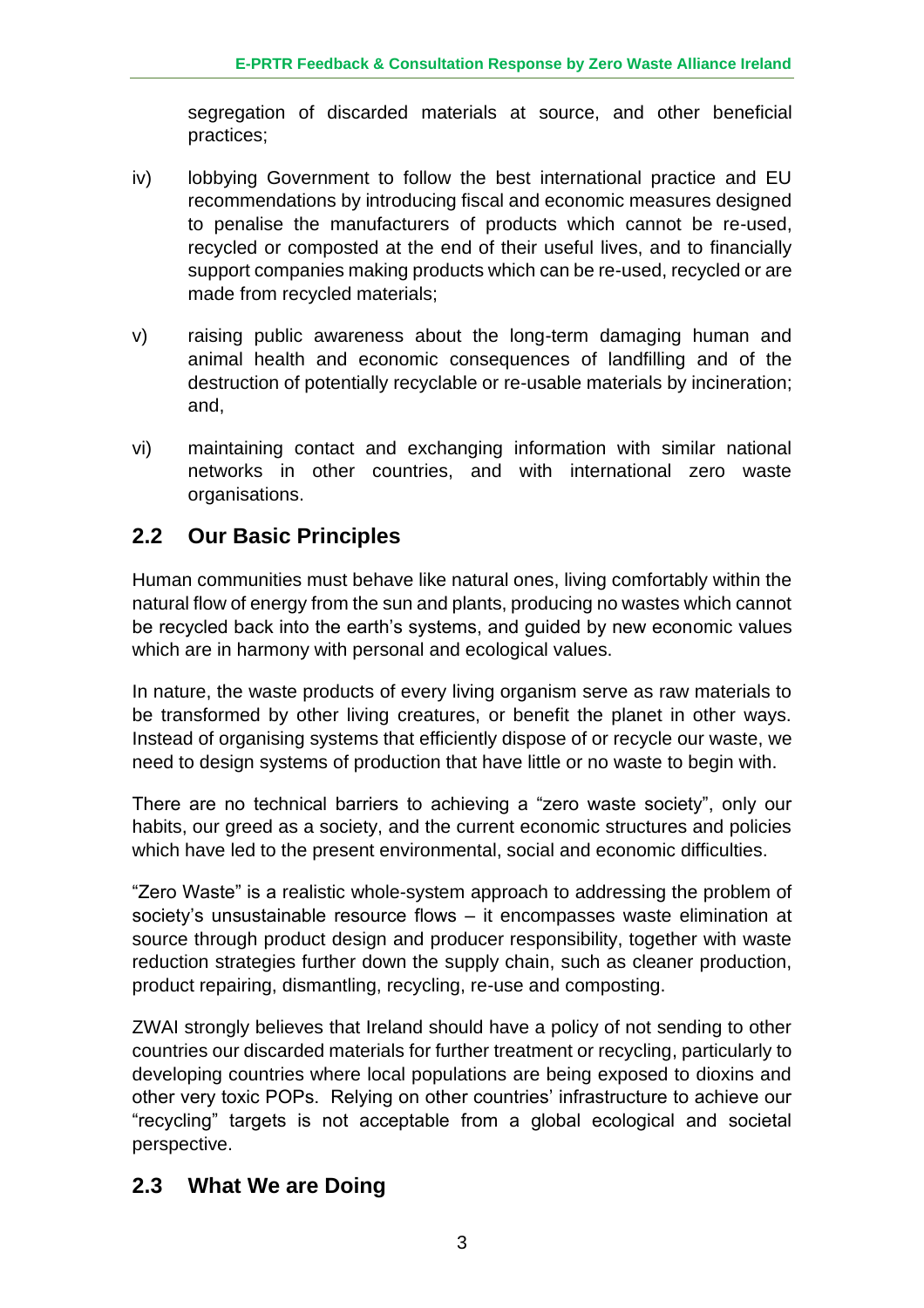Zero Waste Alliance Ireland has prepared many policy documents on waste management, we continue to lobby the Government of Ireland on the issue of sustainable resource management, and to express our concern at the failure to address Ireland's waste problems at a fundamental level.

In recent decades, as many older landfills were closed or became better managed (primarily as a consequence of the implementation of European Directives, Irish legislation transposing these Directives, the development of a waste licensing regime by the Environmental Protection Agency, and the establishment of the Office of Environmental Enforcement in 2003), concern about the public health effects of landfills decreased considerably.

ZWAI therefore concentrated more on the objectives of ensuring that Ireland's government agencies, local authorities and other organisations will develop and implement environmentally sustainable resources and waste management policies, especially resource efficiency, waste reduction and elimination, the promotion of re-use, repair and recycling, and the development and implementation of the Circular Economy.

As an environmental NGO, and a not-for-profit company with charitable status since 2005, ZWAI also campaigns for the implementation of the UN Sustainable Development Goals, including (but not limited to) Goal 12, Responsible Consumption and Production, and Goal 6, Clean Water and Sanitation (having particular regard to the need to avoid wasting water).

In addition to responding to many public consultations, members of ZWAI have given presentations on how the European Union has addressed the problem of plastic waste (March 2019), on single-use plastic packaging by the food industry (November 2019), and other relevant topics.

It will be clear that ZWAI is primarily concerned with the very serious issue of discarded substances, materials and goods, whether from domestic, commercial or industrial sources, how these become "waste", and how such "waste" may be prevented by re-design along ecological principles. These same ecological principles can be applied to the many ways in which we abstract and use water as a resource, and to the equivalent volumes of wastewater produced as a consequence of these uses.

**ZWAI** is represented on the Irish Government's Waste Forum and Water Forum (An Fóram Uisce), is a member of the Irish Environmental Network and the Environmental Pillar, and is funded by the Department of Communications, Climate Action and the Environment through the **Irish Environmental Network**.

In 2019 ZWAI became a full member of the **European Environment Bureau** (EEB); and we participate in the development of European Union policy on waste and the Circular Economy.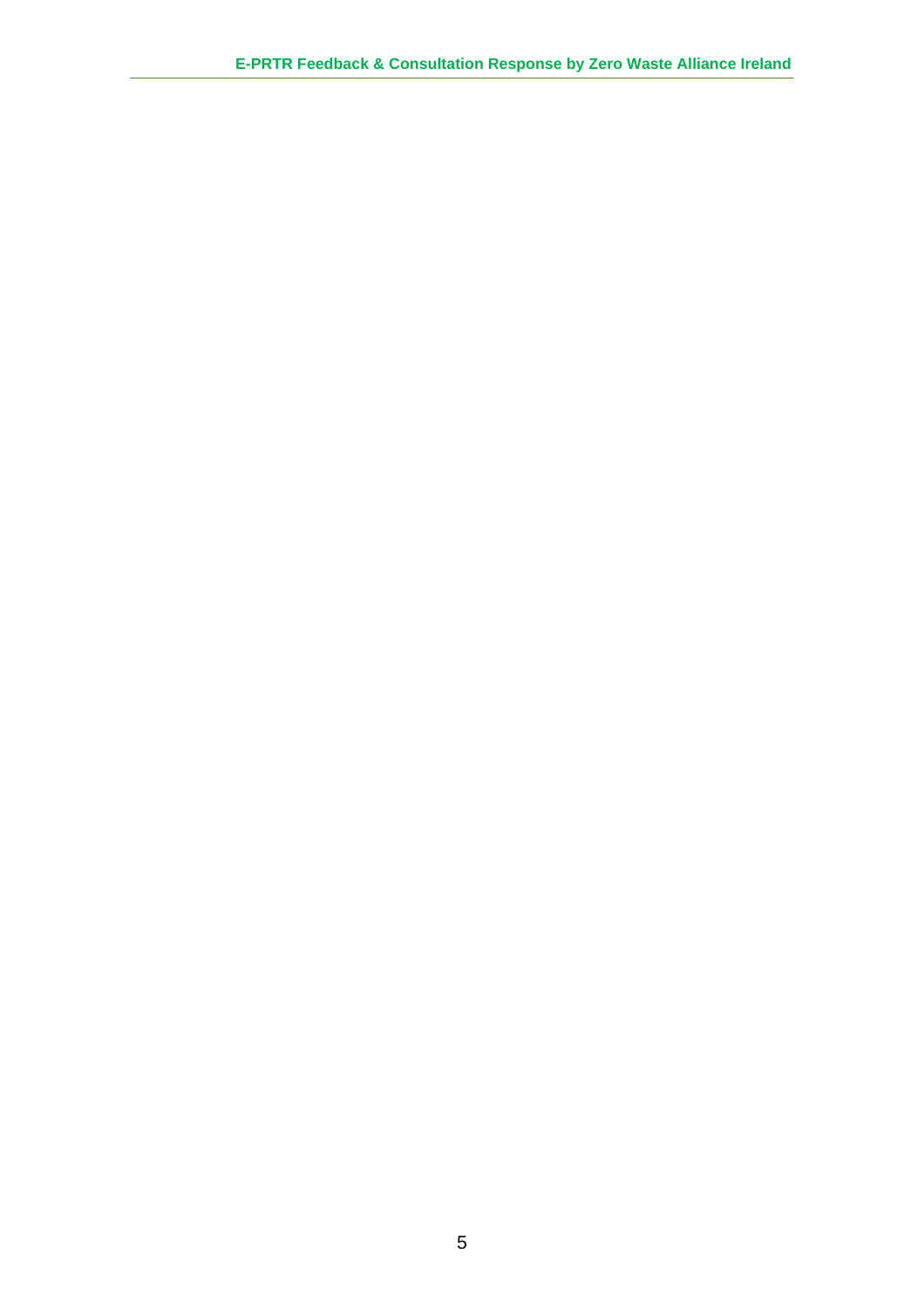## **3. RESPONSE.......**

Major mistakes have been made by the Department of the Environment over the last number of years with respect to waste, the main one being privatising waste collection in the Republic of Ireland. Originally there were smaller providers/operators with a more localised approach to waste collection, processing, and disposal. The local authorities, therefore, had more control of these local operators which brought greater compliance controls, etc. Nowadays, they do not have this level of control, in fact, they are being dictated to by large national operators which quite obviously, by the nature of their size, have a lot more influence than they should which should not be the case (the tail should not wag the dog). The Irish government, EPA, and the Department of the Environment must be able to control and direct these national operators.

In summary, the current waste collection systems are bureaucratic. Waste is a collective issue and as such the strategy, as in some European cities needs to be localised.

### **The Opportunities**

### **Pyrolysis**

The waste situation is being reversed in some countries in Europe where the waste is now being treated as a commodity and local waste is used to generate electricity for small communities. This reduces the carbon footprints for waste disposal it also reduces emissions as new technologies are being used for waste disposal and electricity generation. This seems to be the way forward. However, this cannot be through the use of obsolete and harmful technologies like incineration which is bad for the environment and harmful to humans (creates toxins and furans). In Japan for instance they are closing incinerators which are major polluters and major contributors to CO2 emissions. This approach seems to be successful and the Irish Government, instead of paying fines to the EU, should revert to local authority participation in waste disposal. The successful alternative to incineration is pyrolysis - Pyrolysis is the thermal decomposition of materials at elevated temperatures in an inert atmosphere. It involves a change of chemical composition. No negative toxins are released as part of the process and the process produces an economical supply of electricity (by way of steam that drives turbines). There is the added benefit of producing another valuable output as part of the process - the is Recovered Carbon Black (RCB) which is a highly valuable commodity used in mobile phone production and water filtration.

The idea that the Reduce, Reuse Recycle (RRR's) strategies have worked up to now is a fallacy, we are living in a throw-away society where it is currently impossible to reduce, reuse or recycle the amount of waste produced by manufacturers, industry, and society in general. In fact, there is a positive correlation between economic growth and waste growth which is born out in the statistics. Where waste is contaminated it cannot be recycled but instead of landfill, which is another harmful environmental solution, this waste could be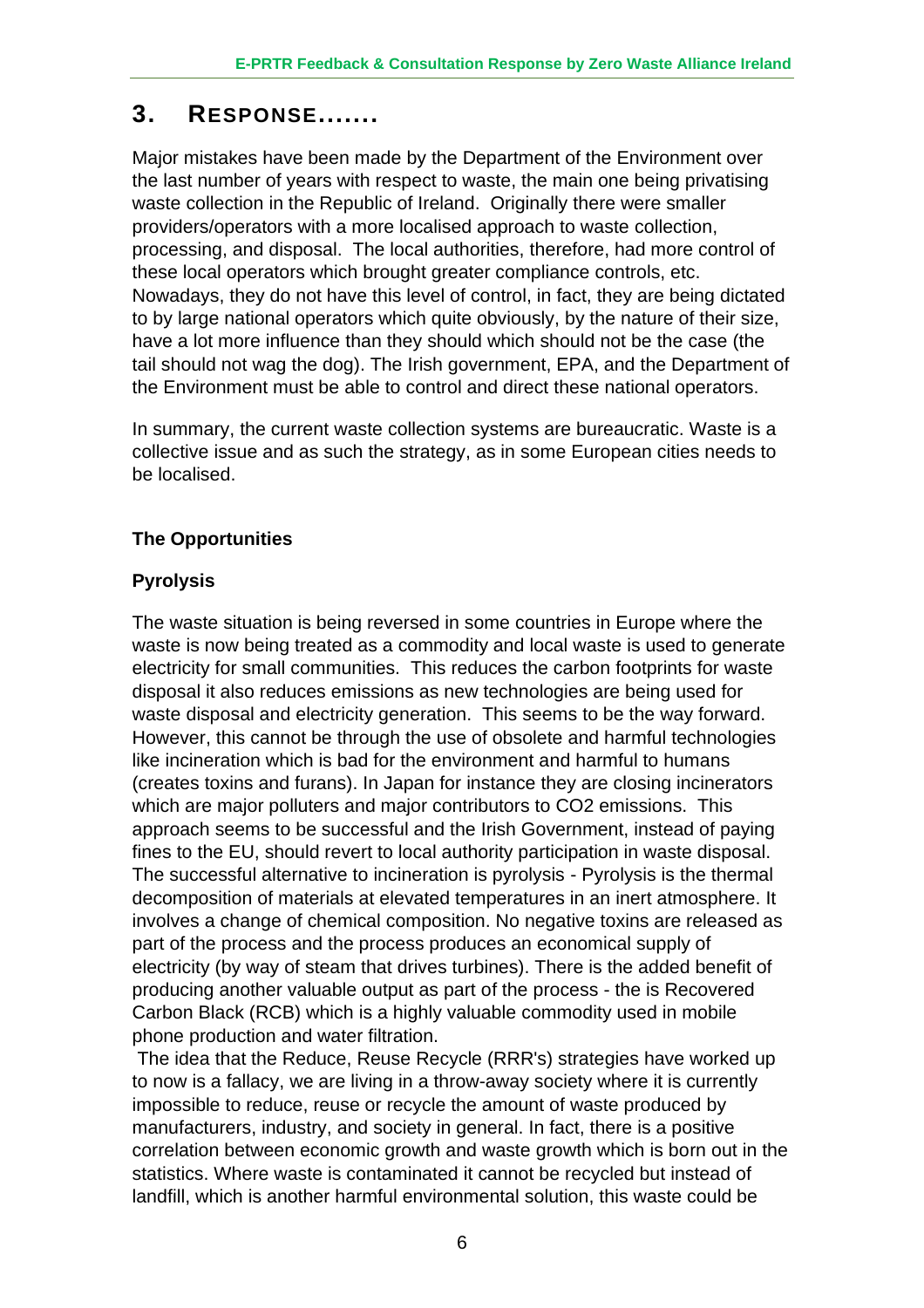used to generate electricity to power local homes and business and reduce our dependency on fossil fuels. In conclusion, it is our view that the localised approach is the way forward for waste. A final point is that the above is all in relation to end-of-life waste. Of course, it is a given that where waste can be reused or recycled it should always be done - as soon as those currently aspirational solutions and processes have been productionised and widely available what we propose is the best solution to deal with our current waste crisis which allows us to make the best use of a problem which cannot go away or be 'swept under the carpet'.

#### **Sustainable Education**

There is a deficit of knowledge in the public regarding sustainable practices and circular economy. Waste Prevention, recycling, treatment, plastics, textiles, food, construction and governance all require education. The green schools initiative has impacted on waste management. This needs to be developed further through schools and colleges. Curriculum needs to be adapted to include education in these areas.

In order to become a circular economy and reuse and recycle there needs to be access to expertise where this can be achieved, such as carpentry, dress making, landscaping, planting etc. College's need to be encouraged to provide training and development in these core craft areas. Industry organisations need to work with colleges to ensure these services are developed and ultimately provided. Flexible learning resources need to be put in place in communities to develop these crafts and skills. Independent sustainable expert training organisations need to be contracted to implement relevant training that will change behaviours and improve habits around waste.

#### **Waste Management Initiatives**

A core element of the circular economy is waste prevention. Essential to this is a strong waste management policy and strategy. This needs to be localised. Waste is the responsibility of the consumer, the community, government, and Industry. To achieve waste targets and circular economy goals, levies are very necessary for noncompliance, but circular economy initiatives need to be rewarded in an unbureaucratic fashion. European cities have successfully implemented Zero Waste Tourism and zero waste food strategies. These achievements need to be copied by Ireland in relevant destinations, examples include, the island of Sardinia, Italy, Bruges, Belgium. Strategies in these regions are implemented at local level providing impactful benefits for the environment and local communities. Pontevedra, Spain have successfully introduced Biowaste community systems where individual, community and local composting is implemented. There is little point in reinventing, calls for proposals need to be based around what works. Efficient organisations showing they can produce results need to be contracted to deliver goals. All bureaucracy reduced. Currently, applications for grants through many of the agencies are time consuming and inefficient. Companies engaged in sustainable practices need to be supported.